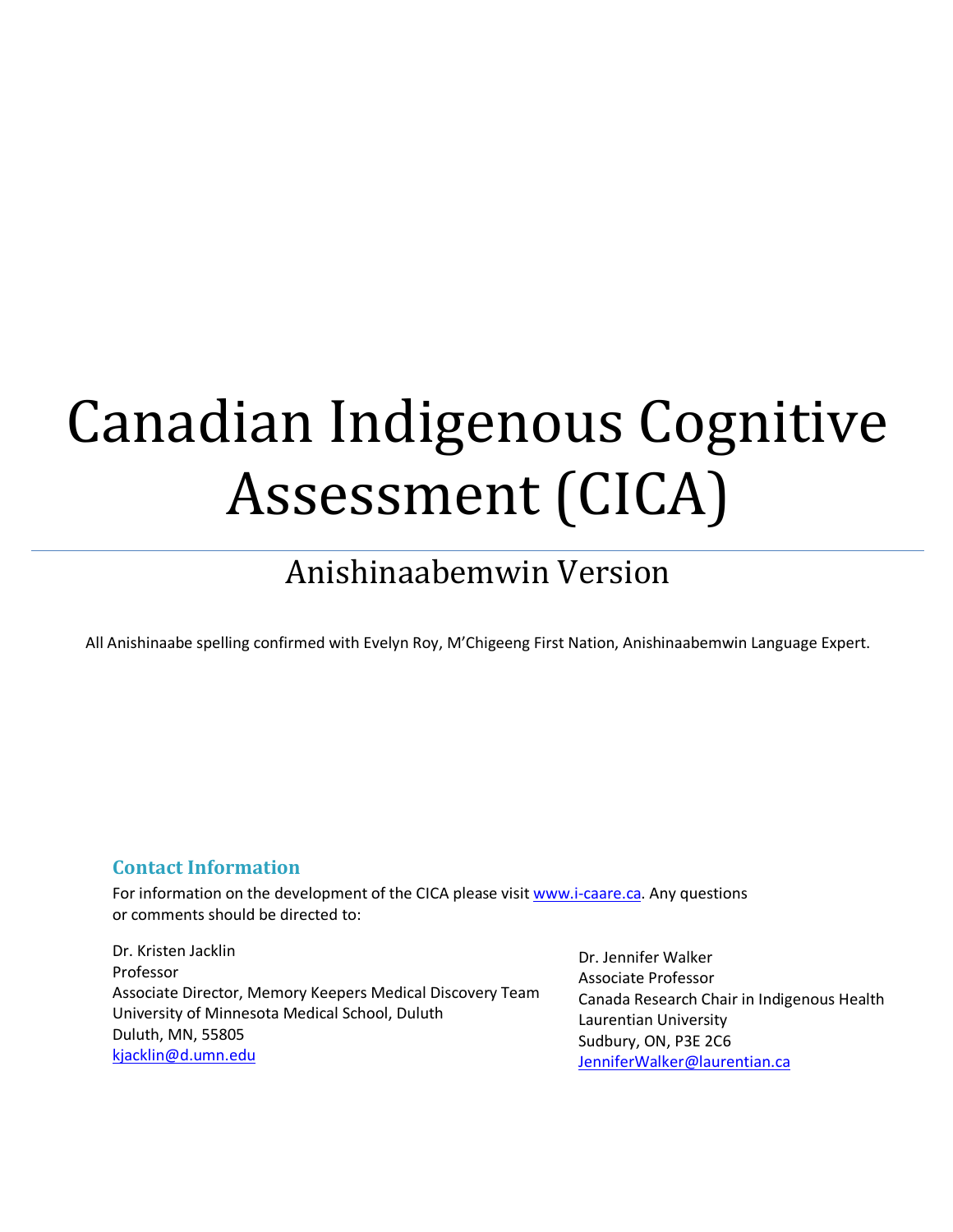#### Canadian Indigenous Cognitive Assessment (CICA)

Date:\_\_\_\_\_\_\_\_\_\_\_\_\_\_\_\_\_\_\_\_\_\_\_\_\_\_\_\_\_\_\_\_\_\_\_\_\_\_\_\_\_\_\_\_\_\_\_\_\_\_\_\_\_\_\_\_

Assessor:\_\_\_\_\_\_\_\_\_\_\_\_\_\_\_\_\_\_\_\_\_\_\_\_\_\_\_\_\_\_\_\_\_\_\_\_\_\_\_\_\_\_\_\_\_\_\_\_\_\_\_\_\_\_

Participant:\_\_\_\_\_\_\_\_\_\_\_\_\_\_\_\_\_\_\_\_\_\_\_\_\_\_\_\_\_\_\_\_\_\_\_\_\_\_\_\_\_\_\_\_\_\_\_\_\_\_\_\_

#### **Gdaa gii kwejmin aaniish geyaabi mji-mendmowin eyaaman? Aanind kwedwiwnan dawenpandoon. Ezhi gshkitoowiin dash kazhi-nkwe taw.**

(I would like to ask you a few questions about your memory. Some will be easy or simple. Answer as best you can.)

CHAPTER 1: ORIENTATION **/** 3

| Aaniish enso dbagneg megwaa? (1)                                               |  |
|--------------------------------------------------------------------------------|--|
| (What time of day is it right now?)                                            |  |
| Aaniish bemi yaaying nango? (Mnookmi na? Niibin na? Dgwaagi na? Bboon na?) (1) |  |
| (What time are we in right now; is it spring, summer, fall or winter?)         |  |
| Kii kendaan na yaayin megwaa? Aapiish maanda? (1)                              |  |
| (Do you know where you are right now? What is this place?)                     |  |

| CHAPTER 2: RECOGNITION AND NAMING |
|-----------------------------------|
|-----------------------------------|

*Hold up each item in turn and ask:*

| Aaniish maanda ezhnikaadeg? (1)              |  |
|----------------------------------------------|--|
| (What is the name of this: Hold up spoon)    |  |
| Aaniish maanda ezhnikaadeg? (1)              |  |
| (What is the name of this: Hold up cup)      |  |
| Aaniish ninda ezhnikaadeg? (1)               |  |
| (What is the name of these: Hold up matches) |  |

*Hold up each item in turn and ask:*

| Aaniish maanda enaabdag? (1)                    |  |
|-------------------------------------------------|--|
| (What is the purpose of this? Hold up Spoon)    |  |
| Aaniish maanda enaabdag? (1)                    |  |
| (What is the purpose of this? Hold up Cup)      |  |
| Aaniish ninda enaabdag? (1)                     |  |
| (What is the purpose of these? Hold up Matches) |  |

#### CHAPTER 3: REGISTRATION **/** 3

**Ngoji bkaan nga kwe-toonan mji mendan yaawang miinwaa gii toowaanh.**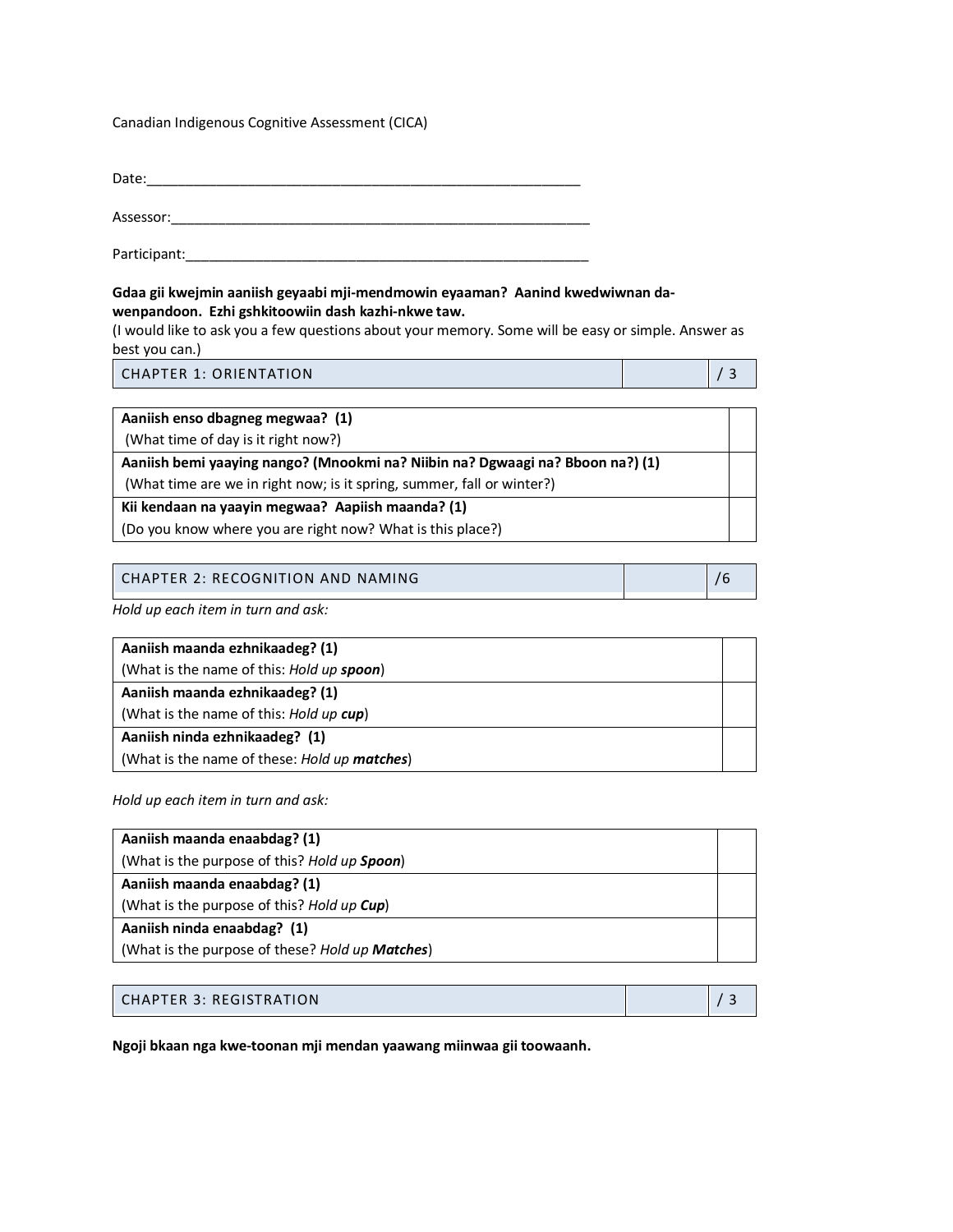(I am going to place these things around me. Try to remember where I put them. I will ask again later on).

**wenesh niwenh ngoji gaa kwe-toowaanin? (3)** Okay, now tell what those things were?

CHAPTER 4: VERBAL COMPREHENSION **/3** /3

**Daapnan maanda mzinigaanhs bskiignan. Neyaab dash miinwaa kabi-ninmaw.** (Pick up this piece of paper, fold it once, and give it back to me.)

#### CHAPTER 5: VERBAL FLUENCY **/ 3** and 20 and 3 and 3 and 3 and 3 and 3 and 3 and 3 and 3 and 3 and 3 and 3 and 3 and 3 and 3 and 3 and 3 and 3 and 3 and 3 and 3 and 3 and 3 and 3 and 3 and 3 and 3 and 3 and 3 and 3 and 3 and

**Nahii dash miinwaa ka-kwejmigoo aaniish mnik ge-kenmadwaa wessinhyig maage ookaanag. Ngo dbagaanhs ka-miingo maajtaan.** 

(Next I (we) will ask you to name as many animals as you can in one minute, wild animals or domesticated animals. Start (or please start now). *Time for 1 minute. If needed, prompt after 15 seconds of silence:*

#### **Bneshiinhyig dash wiya na go gdaa waawiina maage giigoonhyig?**

How about birds? How about fish?

1-4 animals (1), 5-8 animals (2), 9 or more animals (3)

CHAPTER 6: RECALL **And All According to the CHAPTER 6:** RECALL **And According to the CHAPTER 6:** RECALL

| Aapiish gii toowaanh emkwaan? (1)         |  |
|-------------------------------------------|--|
| (Where did I put the spoon?)              |  |
| Aapiish gii toowaanh shkodenhsan? (1)     |  |
| (Where did I put the matches?)            |  |
| Aapiish gii toowaanh mni kwaajgaanhs? (1) |  |
| (Where did I put the cup?)                |  |

| CHAPTER 7: VISUAL NAMING |  |
|--------------------------|--|
|                          |  |

**Ka-zhi noomoon mzinbiiganag dbishko maanda niibiishenhs. Ka-wiindmaw mezni-biigaadeg. Mji mendan ninda mezni biigaadegin ka aanji kwejmin miinwa pii.**

(I will show you some drawings, like this leaf. (*Point to example drawing*). Tell me what is drawn. Your task is to remember these. I will ask one other time.

#### *Open book and point to drawings.* **Wenesh mezni biigaadeg maanpii?** (What is drawn here?)

*Number of drawings correct*